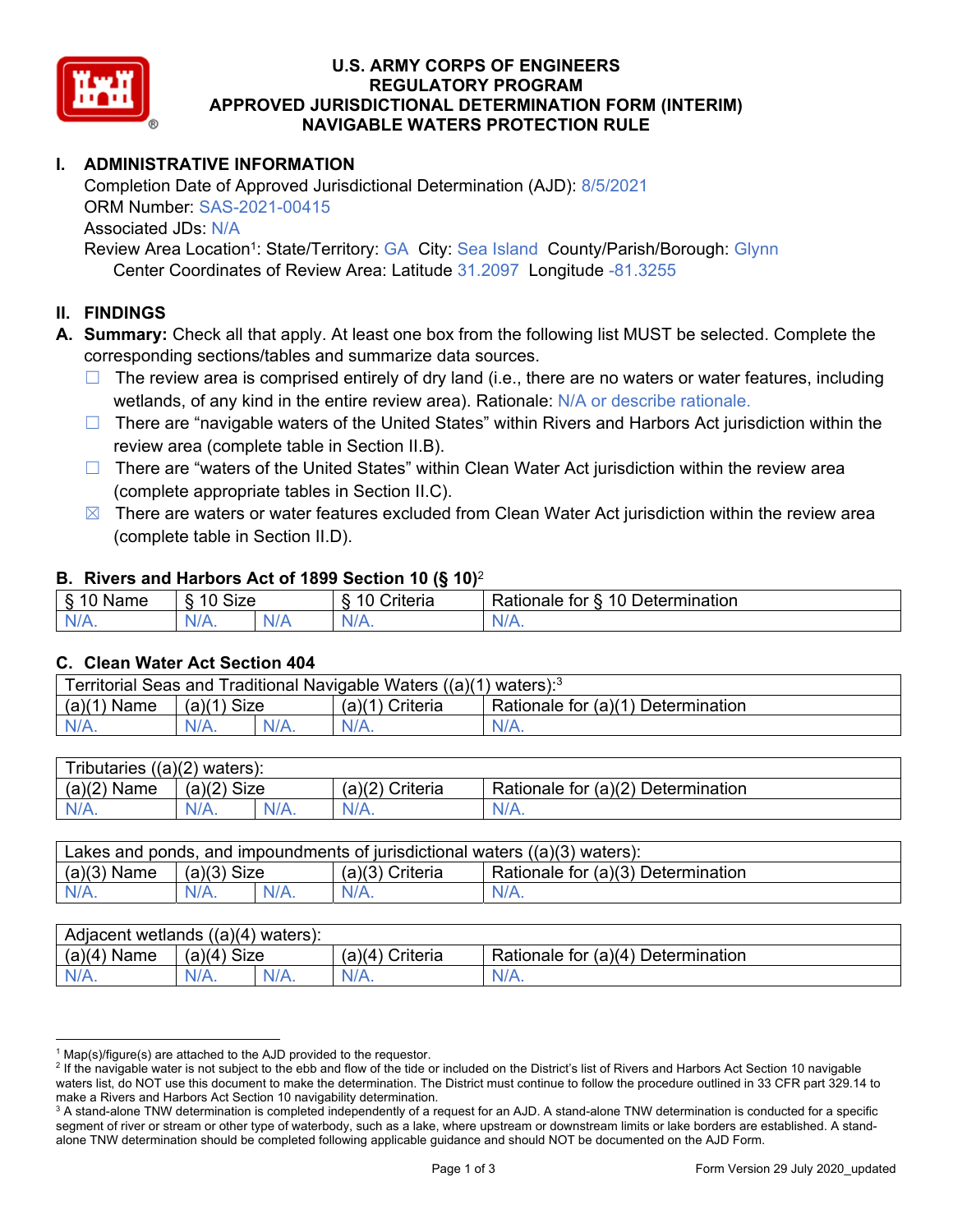

### **U.S. ARMY CORPS OF ENGINEERS REGULATORY PROGRAM APPROVED JURISDICTIONAL DETERMINATION FORM (INTERIM) NAVIGABLE WATERS PROTECTION RULE**

# **D. Excluded Waters or Features**

| Excluded waters $((b)(1) - (b)(12))$ : <sup>4</sup> |                       |                  |                                    |                                                                                                                                                                                                                                                                                                                                               |  |
|-----------------------------------------------------|-----------------------|------------------|------------------------------------|-----------------------------------------------------------------------------------------------------------------------------------------------------------------------------------------------------------------------------------------------------------------------------------------------------------------------------------------------|--|
| <b>Exclusion Name</b>                               | <b>Exclusion Size</b> |                  | Exclusion <sup>5</sup>             | Rationale for Exclusion Determination                                                                                                                                                                                                                                                                                                         |  |
| <b>Wetland 1</b>                                    | 0.63                  | $\text{acre}(s)$ | $(b)(1)$ Non-<br>adjacent wetland. | This wetland is not adjacent to any $(a)(1)-(a)(3)$<br>waters as defined by the NWPR. This wetland<br>does not abut any $(a)(1)-(a)(3)$ waters, is not<br>inundated or have a direct surface water<br>connection to any $(a)(1)-(a)(3)$ waters in a typical<br>year. This wetland is physically separated from<br>all $(a)(1)-(a)(3)$ waters. |  |
| <b>Wetland 2</b>                                    | 0.05                  | $\text{acre}(s)$ | $(b)(1)$ Non-<br>adjacent wetland. | This wetland is not adjacent to any $(a)(1)-(a)(3)$<br>waters as defined by the NWPR. This wetland<br>does not abut any $(a)(1)-(a)(3)$ waters, is not<br>inundated or have a direct surface water<br>connection to any $(a)(1)-(a)(3)$ waters in a typical<br>year. This wetland is physically separated from<br>all $(a)(1)-(a)(3)$ waters. |  |

# **III. SUPPORTING INFORMATION**

- **A. Select/enter all resources** that were used to aid in this determination and attach data/maps to this document and/or references/citations in the administrative record, as appropriate.
	- $\boxtimes$  Information submitted by, or on behalf of, the applicant/consultant: Dan Bucey of Resource and Land **Consultants** 
		- This information is sufficient for purposes of this AJD.
		- Rationale: N/A
	- $\Box$  Data sheets prepared by the Corps: N/A
	- ☒ Photographs: Other: Ocean\_Gorect\_Drainage, Curb\_Gutter, and Culvert\_Box
	- $\Box$  Corps site visit(s) conducted on: N/A
	- □ Previous Jurisdictional Determinations (AJDs or PJDs): N/A
	- ☒ Antecedent Precipitation Tool: *provide detailed discussion in Section III.B*.
	- ☒ USDA NRCS Soil Survey: NRCS Soil Map; 5/10/2021
	- ☒ USFWS NWI maps: National Wetlands Map; 5/10/2021
	- ☒ USGS topographic maps: USGS Topographic Survey; 5/10/2021

## **Other data sources used to aid in this determination:**

| Data Source (select)              | Name and/or date and other relevant information |
|-----------------------------------|-------------------------------------------------|
| <b>USGS Sources</b>               | $N/A$ .                                         |
| <b>USDA Sources</b>               | $N/A$ .                                         |
| <b>NOAA Sources</b>               | N/A                                             |
| <b>USACE Sources</b>              | LIDAR, NRV                                      |
| <b>State/Local/Tribal Sources</b> | 1999 Color Infrared Imagery                     |
| <b>Other Sources</b>              | <b>Glynn County GIS Layers</b>                  |

<sup>4</sup> Some excluded waters, such as (b)(2) and (b)(4), may not be specifically identified on the AJD form unless a requestor specifically asks a Corps district to do so. Corps districts may, in case-by-case instances, choose to identify some or all of these waters within the review area. 5

 $5$  Because of the broad nature of the (b)(1) exclusion and in an effort to collect data on specific types of waters that would be covered by the (b)(1) exclusion, four sub-categories of (b)(1) exclusions were administratively created for the purposes of the AJD Form. These four sub-categories are not new exclusions, but are simply administrative distinctions and remain (b)(1) exclusions as defined by the NWPR.